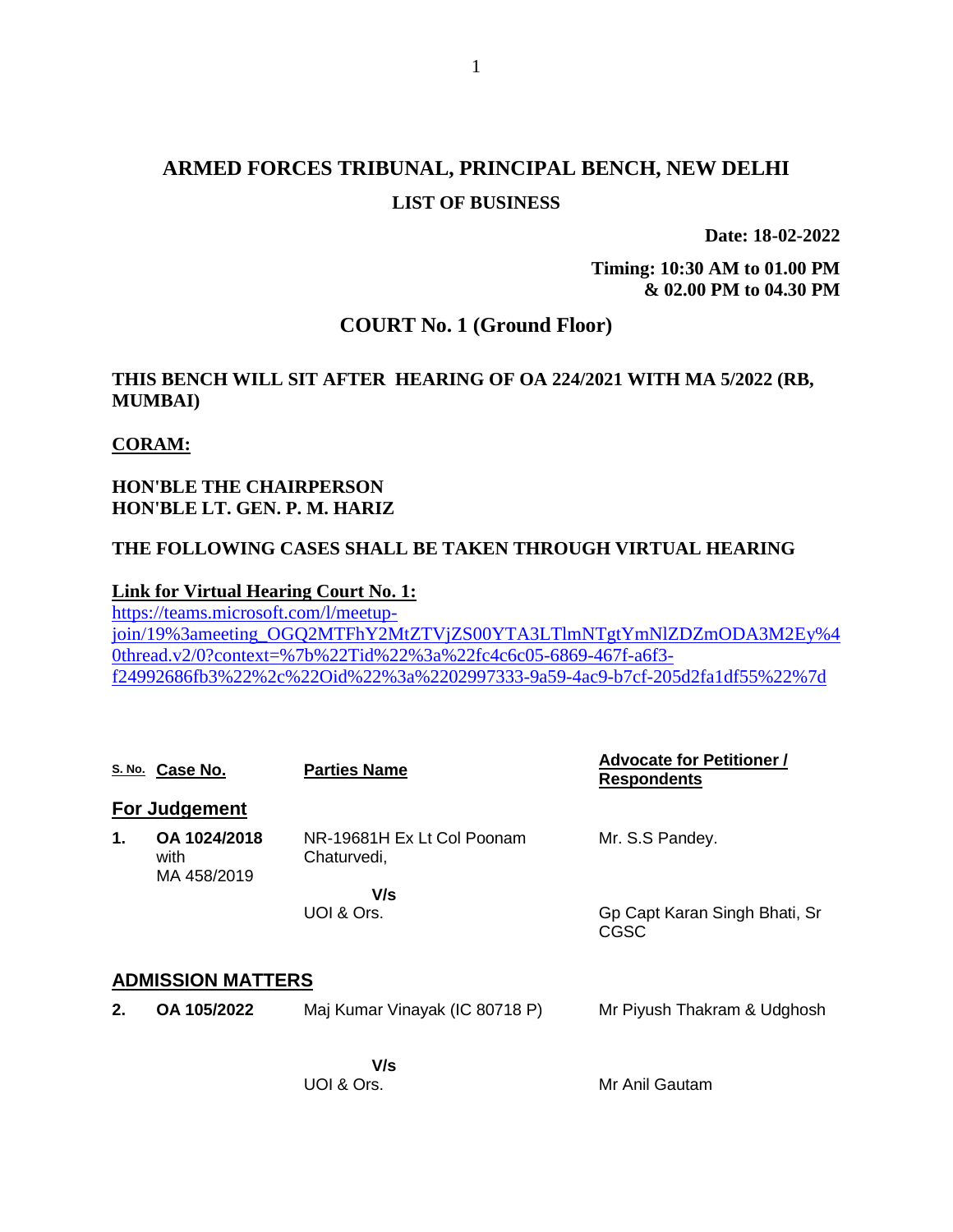| 3.  | OA 118/2022                        | (JC-705622 X) Nb/Sub Sanjeev Kumar Mr Manoj Kr Gupta<br><b>Dixit</b> |                                             |
|-----|------------------------------------|----------------------------------------------------------------------|---------------------------------------------|
|     |                                    | V/s<br>UOI & Ors.                                                    | None                                        |
| 4.  | OA 121/2022                        | Ex Sgt Ashok Chaitanya (745905-S)                                    | Applicant in Person                         |
|     |                                    | V/s<br>UOI & Ors.                                                    | None                                        |
| 5.  | OA (Appeal)<br>123/2022            | Ex Cpl Vijaykumar Bhimappa Aralikati<br>Auto/Tech (947285 A)         | Mr Rakesh Kumar Yadav                       |
|     |                                    | V/s<br>UOI & Ors.                                                    | Mr. Satya Ranjan Swain                      |
| 6.  | OA 125/2022                        | Brig Sandeep Chaudhary VSM (IC-<br>51089 A)                          | Mr Rajiv Manglik                            |
|     |                                    | V/s<br>UOI & Ors.                                                    | None                                        |
| 7.  | OA 126/2022                        | Lt Col Parampreet Singh Kochar (IC<br>57487X)                        | Mr Bharat Singh & Mr Abhay<br>Kant Upadhaya |
|     |                                    | V/s<br>UOI & Ors.                                                    | Mr Anil Gautam                              |
|     |                                    |                                                                      |                                             |
| 8.  | OA 127/2022<br>with<br>MA 192/2022 | Ex L/Nk (Gnr) AAD Bhirappa Patil<br>$(15784006-H)$                   | Mr Ajit Kakkar & Associates                 |
|     |                                    | V/s<br>UOI & Ors.                                                    | Mr K K Tyagi                                |
| 9.  | OA 130/2022                        | SS-44371H Maj Neelam Bhalla                                          | Mr S S Pandey & Associates                  |
|     |                                    | V/s<br>UOI & Ors.                                                    | None                                        |
| 10. | OA 132/2022<br>with<br>MA 202/2022 | Air Marshal S Sriram (13408-S) Lgs<br>Retd                           | Mr Ajai Bhalla                              |
|     |                                    | V/s                                                                  |                                             |
|     |                                    | UOI & Ors.                                                           | None                                        |
| 11. | OA 134/2022<br>with                | (22631 F) Wg Cdr Sudhir Nair (Retd)                                  | Mr Ajit Kakkar & Associates                 |
|     | MA 204/2022                        | V/s<br>UOI & Ors.                                                    | None                                        |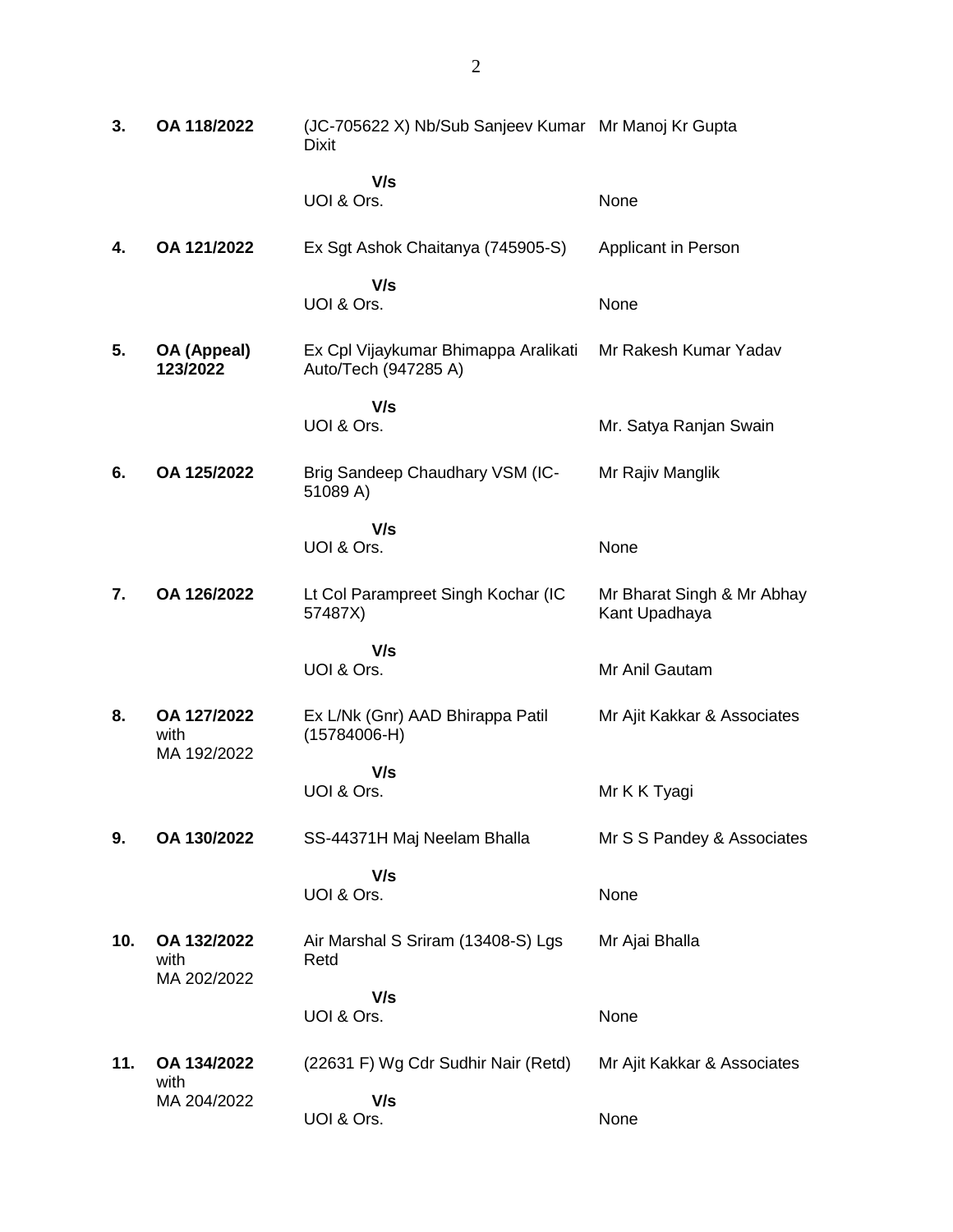**12. OA 138/2022** SS-45052H Maj Nemi Pandey  **V/s** UOI & Ors. Mr S S Pandey & Associates None **13. OA 139/2022** SS-44433X Maj Anmol Mahar  **V/s** UOI & Ors. Mr S S Pandey & Associates None

#### **MA (EXECUTION)**

- **14. MA 609/2021** in OA 682/2020 Ex Nk Yogender Singh (1074574X)  **V/s** UOI & Ors Mr V S Kadian Mr Avdhesh Kumar Singh
- **15. MA 1171/2021** in OA 1605/2020 Ex Gnr Ganpat Singh Solanki (15105814-K) Mr A K Trivedi & Yogesh Sharma
	- **V/s** UOI & Ors
- **16. MA 1229/2021** in OA 2052/2018 Ex Sep Raghuraj Singh Bhadoria (No 02874871H) Mr J P Sharma & Associates

 **V/s** UOI & Ors.

**17. MA 2953/2021** in OA 1292/2020 Ex Nk (DSC) Balvir Singh (14542341- L)  **V/s** UOI & Ors Mr Ved Prakash & Devendra Kumar Mr. Arvind Kumar

### **MA (OTHERS)**

- **18. MA 1429/2020** in OA 290/2017 Maj Gen Mahesh Chander (Retd.) (deceased) (DR-10288Y) through Smt Shashi Chander (LR) Ms. Archana Ramesh
- **V/s** UOI & Ors. Mr. Ashok Chaitanya **19. MA 2529/2021** in OA 1665/2019 Sqn Ldr (Retd) Prajesh Banerjee (17152-S)  **V/s** Mr Manoj Kumar Gupta

UOI & Ors

Mr Harish V Shankar

Mr. J S Yadav

Mr. Rajesh Kumar Das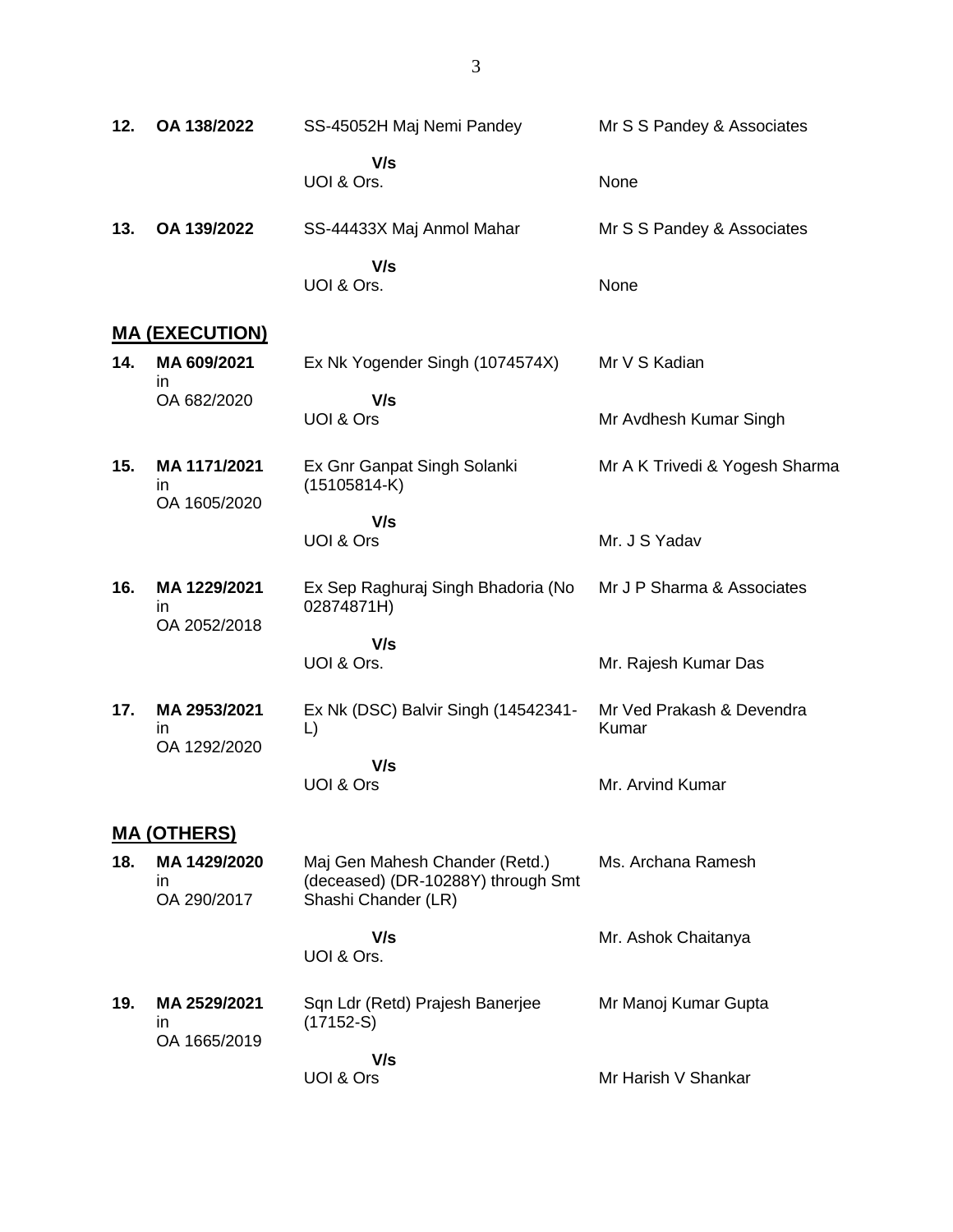**20. MA 2778/2021** in OA 2426/2019 Maj Ashish Tiwari (IC 69018 F)  **V/s** UOI & Ors Mr Ajit Kakkar Dr. Vijendra Singh Mahndiyan **21. MA 2883/2021** in OA 1641/2018 Lt Col Jitendra Rawat (IC 61975X)  **V/s** UOI & Ors Mr Ajit Kakkar & Associates Ms. Jyotsna Kaushik **22. MA 3081/2021** in OA 1730/2019 Ex MC AA II Sreenivas Yadati (182176-N)  **V/s** UOI & Ors Mr Ved Prakash Mr Arvind Patel **23. MA 14/2022** in OA 1737/2018 Master Gaurav S/O Late Nk Kuldip Singh (No 10404025)  **V/s** UOI & Ors Mr Manoj Kr Gupta Mr. Shyam Narayan **24. MA 188/2022** in OA 1407/2020 Nb Sub Subodh Kumar Suman JC-353592 P  **V/s** UOI & Ors Ms Archana Ramesh Mr. Niranjana Das for R 1-4 & None for R-5 **25. MA 207/2022** in OA 54/2020 Sub Baikuntha Barik (JC-762976Y)  **V/s** UOI & Ors Mr Ved Prakash Mr. Avdhesh Kumar Singh **26. MA 208/2022** in OA 316/2020 Sub Santosh Kumar Singh (JC 762973 Mr Ved Prakash L)  **V/s** UOI & Ors Mr. Neeraj, Sr. CGSC **27. MA 209/2022** in OA 321/2020 JC-762978K Sub Lalit Mohan Singh Bisht  **V/s** UOI & Ors Mr Ved Prakash Mr. Prabodh Kumar **28. MA 210/2022** in OA 2184/2019 Ex ERA-III Krishan Chander (50677)  **V/s** UOI & Ors Mr Ved Prakash Mr. Prabodh Kumar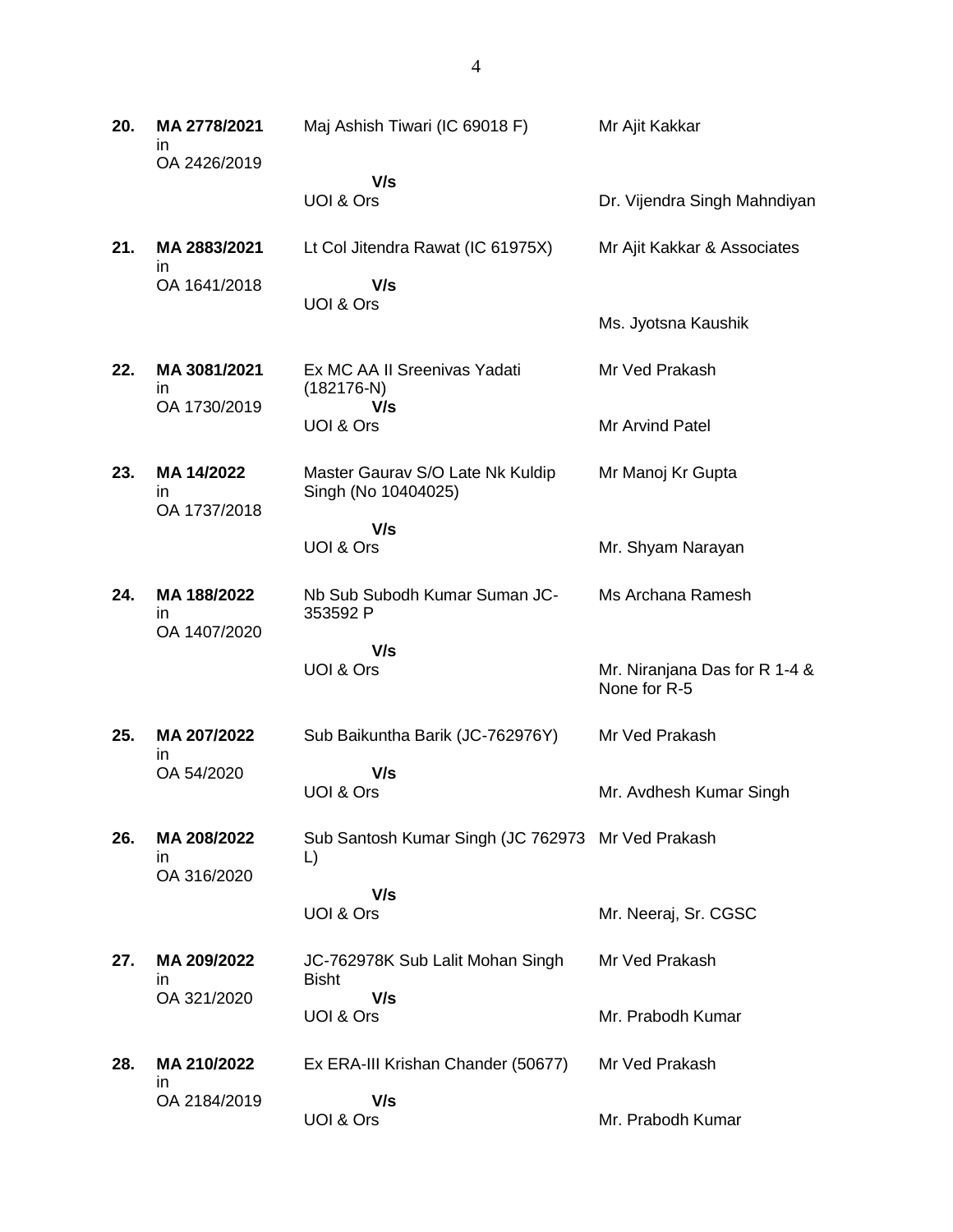| 29.         | MA 211/2022<br>ın<br>OA 542/2020    | Sub Priyadarshi Khuntia (JC 762975<br>W)              | Mr Ved Prakash                                                    |
|-------------|-------------------------------------|-------------------------------------------------------|-------------------------------------------------------------------|
|             |                                     | V/s<br>UOI & Ors                                      | Mr J S Rawat                                                      |
| 30.         | MA 212/2022<br>ın                   | LAC Nitin (934475-K)                                  | Mr Ajit Kakkar & Associates                                       |
|             | OA 1848/2020                        | V/s<br>UOI & Ors                                      | Mr. Prabodh Kumar                                                 |
|             | <b>Pleadings Not Complete</b>       |                                                       |                                                                   |
| 31.         | OA 1100/2020                        | CDR Pooja Alhawat(Retd) (IC-04594R) Mr Ankur Chhibber |                                                                   |
|             |                                     | V/s<br>UOI & Ors.                                     | Mr. Harish V Shankar                                              |
| 32.         | OA 871/2021                         | (628028) WO Mukti Pada Das (Retd)                     | Mr Manoj Kr Gupta                                                 |
|             |                                     | V/s<br>UOI & Ors.                                     | Mr. Anil Gautam R-1 to R-4                                        |
| <b>WITH</b> |                                     |                                                       |                                                                   |
| 33.         | OA 889/2021                         | (656590) MWO Rameshwer Nath Rai<br>(Retd)             | Mr Manoj Kr Gupta                                                 |
|             |                                     | V/s<br>UOI & Ors.                                     | Mr Rajeev Kumar                                                   |
| <b>WITH</b> |                                     |                                                       |                                                                   |
| 34.         | OA 1689/2021                        | Mr JWO Vijay Kumar Sharma (Retd)<br>(628577)          | Mr Manoj Kumar Gupta                                              |
|             |                                     | V/s<br>UOI & Ors.                                     | Mr VS Tomar                                                       |
| 35.         | OA 2734/2021<br>with<br>MA 171/2022 | Lt Col MVSNA Bhagawan (IC 61729<br>M)                 | Mr Anand Kumar & Mr Akshit<br>Anand                               |
|             |                                     | V/s<br>UOI & Ors.                                     | Mr Anil Gautam                                                    |
| 36.         | OA 32/2022                          | JC-331667F Sub Maj A Ramanathan                       | Mr S Aravindh, A.<br>Lakshminarayanan & Mr SCV<br>Vimal Pani Babu |
|             |                                     | V/s                                                   |                                                                   |
|             |                                     | UOI & Ors.                                            | Gp Capt Karan Singh Bhati, Sr<br>CGSC                             |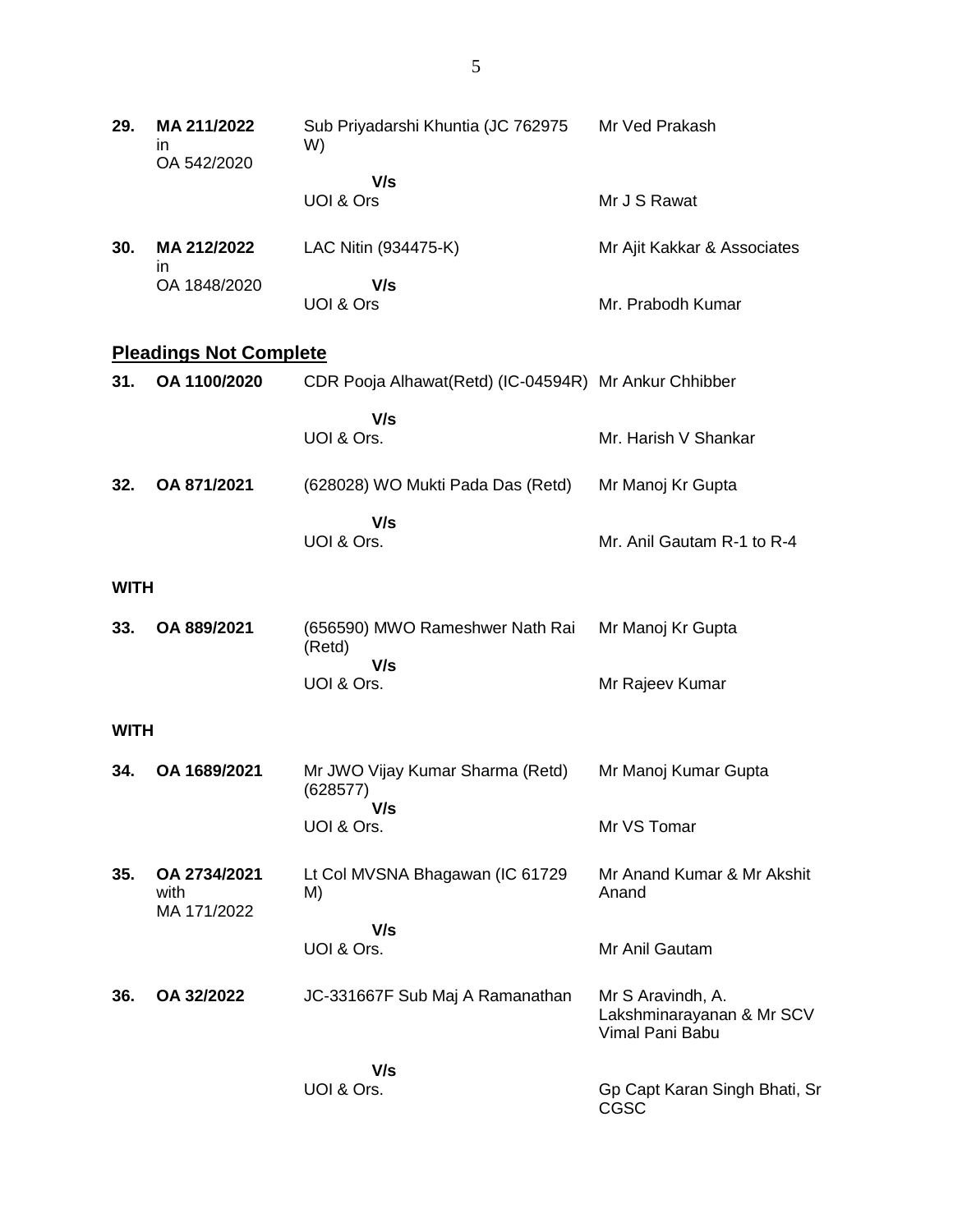|             | <b>Pleadings Complete</b> |                                                                   |                                              |  |  |
|-------------|---------------------------|-------------------------------------------------------------------|----------------------------------------------|--|--|
| 37.         | OA 1098/2021              | Cpl Prasobh M (714742-B)                                          | Mr Ajit Kakkar & Associates                  |  |  |
|             |                           | V/s<br>UOI & Ors.                                                 | Mr. Avdhesh Kumar Singh                      |  |  |
|             | <b>FOR FINAL HEARING</b>  |                                                                   |                                              |  |  |
| 38.         | OA 1862/2019              | Sgt Rash Bihari Rai (Retd) (No 79911) Mr Manoj Kr Gupta<br>& Ors. |                                              |  |  |
|             |                           | V/s<br>UOI & Ors.                                                 | Mr. Anil Kumar Gautam                        |  |  |
| 39.         | OA 1876/2020              | IC-72102M Maj Piyush Bansal                                       | Mr Indra Sen Singh & Ms Kirtika<br>Chhatwal  |  |  |
|             |                           | V/s                                                               |                                              |  |  |
|             |                           | UOI & Ors.                                                        | Mr Rajeev Kumar                              |  |  |
| 40.         | OA 1333/2021              | Cpl Ravi Kumar Prajapati (No 954329)                              | Mr Prasouk Jain                              |  |  |
|             |                           | V/s<br>UOI & Ors.                                                 | Ms. Jyotsna Kaushik                          |  |  |
| 41.         | OA 1725/2021              | Col S K Singh (No IC 61352N)                                      | Mr Amit Kumar                                |  |  |
|             |                           | V/s                                                               |                                              |  |  |
|             |                           | UOI & Ors.                                                        | Gp Capt Karan Singh Bhati, Sr<br><b>CGSC</b> |  |  |
| <b>WITH</b> |                           |                                                                   |                                              |  |  |
| 42.         | OA 1054/2021              | (15240696 P) Gnr (OFC) Dinesh Singh Mr Rajiv Manglik              |                                              |  |  |
|             |                           | V/s<br>UOI & Ors.                                                 | Gp Capt Karan Singh Bhati, Sr<br>CGSC        |  |  |
|             | <b>WITH</b>               |                                                                   |                                              |  |  |
| 43.         | OA 1055/2021              | (17025231 A) Sep Dharmendra Kumar Mr Rajiv Manglik                |                                              |  |  |
|             |                           | V/s<br>UOI & Ors.                                                 | Gp Capt Karan Singh Bhati, Sr<br>CGSC        |  |  |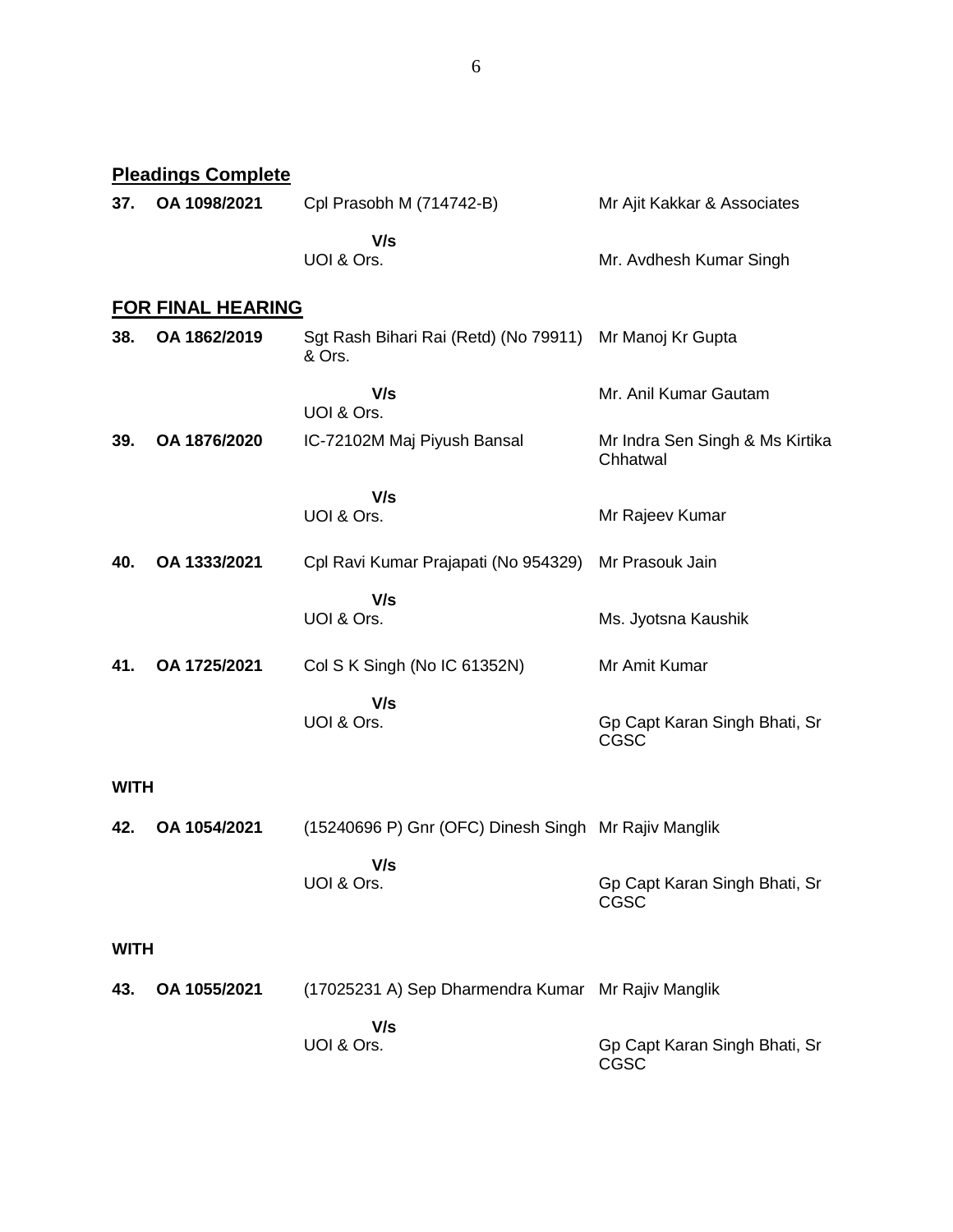## **HON'BLE THE CHAIRPERSON WILL SIT SINGLY IMMEDIATELY AFTER THE BOARD OF DB IS DISCHARGED**

# **For Orders**

| 1. | AT 11/2022<br>ın             | Ex Sepoy Bijendra Prasad (6476488)<br>N) | Ms Manika Roy |
|----|------------------------------|------------------------------------------|---------------|
|    | (OA 149/2016 RB,<br>Kolkata) | V/s<br>UOI & Ors.                        | <b>None</b>   |

# **PHYSICAL HEARING MATTERS AT 02:00 PM FOR FINAL HEARING**

| 44. | OA 469/2017 | Wg Cdr Anuma Acharya | Mr S S Pandey       |
|-----|-------------|----------------------|---------------------|
|     |             | V/s                  |                     |
|     |             | UOI & Ors.           | Mr. Hrish V Shankar |

# **MATTERS FROM REGULAR LIST**

| 45. | OA 617/2015  | Brig. Virender Singh Saini (Retd) | Mr. Dinesh Yadav                                               |
|-----|--------------|-----------------------------------|----------------------------------------------------------------|
|     |              | V/s<br>UOI & Ors.                 | Gp Capt Karan Singh Bhati, Sr<br>CGSC with Mr Harish V Shankar |
| 46. | OA 1421/2016 | Maj T Prakash                     | Mr. Rajiv Manglik                                              |
|     |              | V/s<br>UOI & Ors.                 | Mr V Pattabhi Ram                                              |
| 47. | OA 445/2017  | Col Upendra Singh Kandil          | Mr. Rajiv Manglik                                              |
|     |              | V/s<br>UOI & Ors.                 | Mr. Harish V Shankar                                           |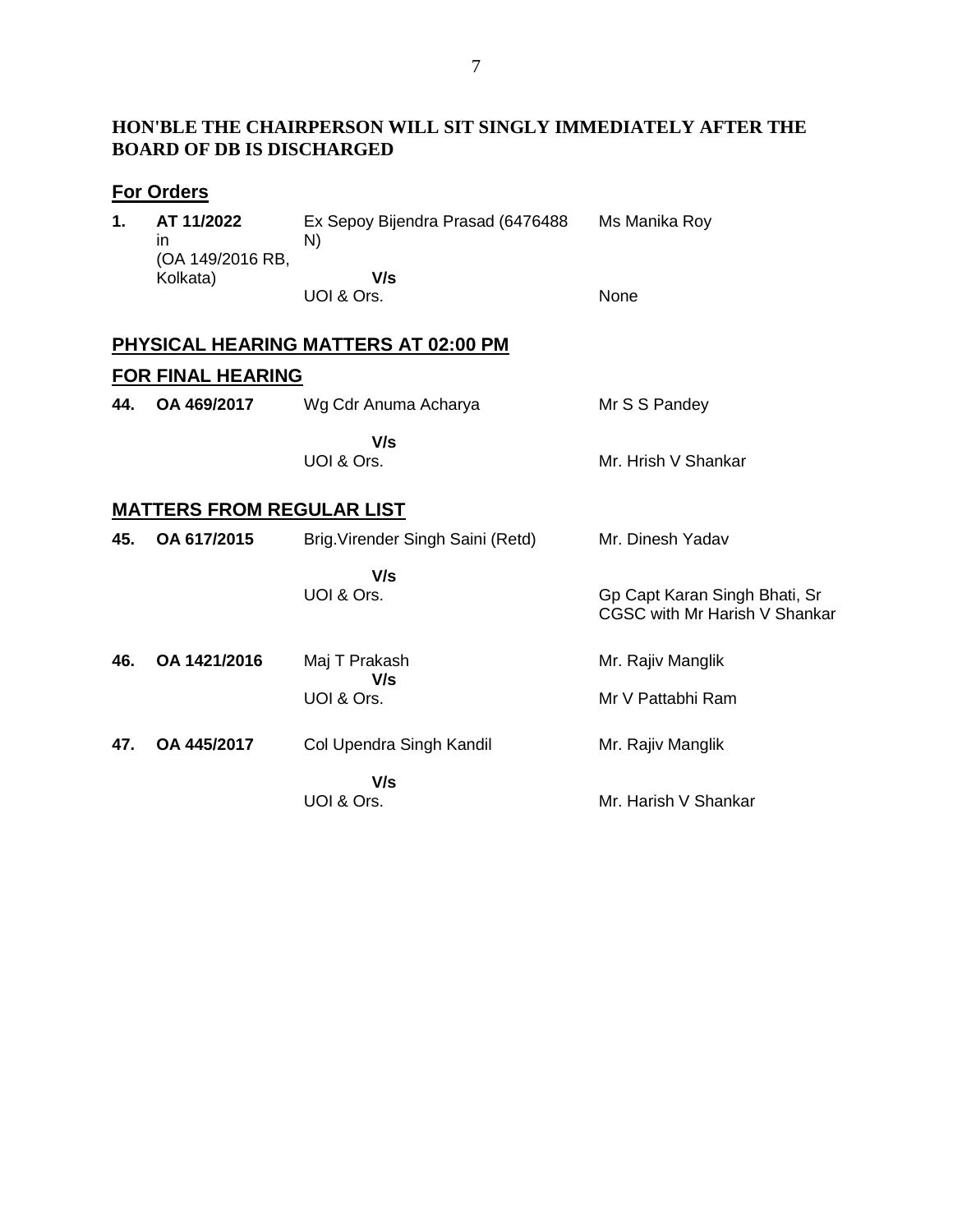# **ARMED FORCES TRIBUNAL, PRINCIPAL BENCH, NEW DELHI LIST OF BUSINESS**

**Date: 18-02-2022**

**Timing: 11:00 AM**

## **PRINCIPAL REGISTRAR COURT**

### **PRINCIPAL REGISTRAR COURT WILL SIT FROM 12.00 NOON TO 1.00 PM**

### **THE FOLLOWING CASES SHALL BE TAKEN THROUGH VIRTUAL HEARING**

#### **Link for Virtual Hearing Principal Registrar Court:**

<https://aftpb.webex.com/meet/vcaftpb>

|    | S. No. Case No.                                   | <b>Parties Name</b>                                | <b>Advocate for Petitioner /</b><br><b>Respondents</b> |
|----|---------------------------------------------------|----------------------------------------------------|--------------------------------------------------------|
|    | <b>Pleadings Complete</b>                         |                                                    |                                                        |
| 1. | OA 761/2021<br>with                               | Ex Rfn Tej Singh (4059411 P)                       | Mr Praveen Kumar                                       |
|    | MA 809/2021                                       | V/s<br>UOI & Ors.                                  | Mr. K K Tyagi                                          |
| 2. | OA 1821/2021                                      | IC 40847M Brig Rajiv Sethi (Retd)                  | Mr SS Pandey                                           |
|    |                                                   | V/s<br>UOI & Ors.                                  | Mr. Neeraj, Sr. CGSC                                   |
| 3. | OA 1826/2021<br>with<br>MA 1780/2021              | Ex Hav Hony Nb Sub Rajbir Singh<br>$(7236911 - M)$ | Mr Virender Singh Kadian                               |
|    |                                                   | V/s<br>UOI & Ors.                                  | Mr. Shyam Narayan                                      |
| 4. | OA 1874/2021<br>with<br>MA 18/2022 &<br>1872/2021 | Ex Sep/DSC Mahavir Prasad<br>Pateer(13977798-H)    | Mr J P Sharma & Associates                             |
|    |                                                   | V/s<br>UOI & Ors.                                  | Ms. Jyotsna Kaushik                                    |
| 5. | OA 2678/2021<br>with                              | Ex Hav Bachi Nath (04183289 X)                     | Mr J P Sharma & Associates                             |
|    | MA 2828/2021 &<br>189/2022                        | V/s<br>UOI & Ors.                                  | Mr V S Tomar                                           |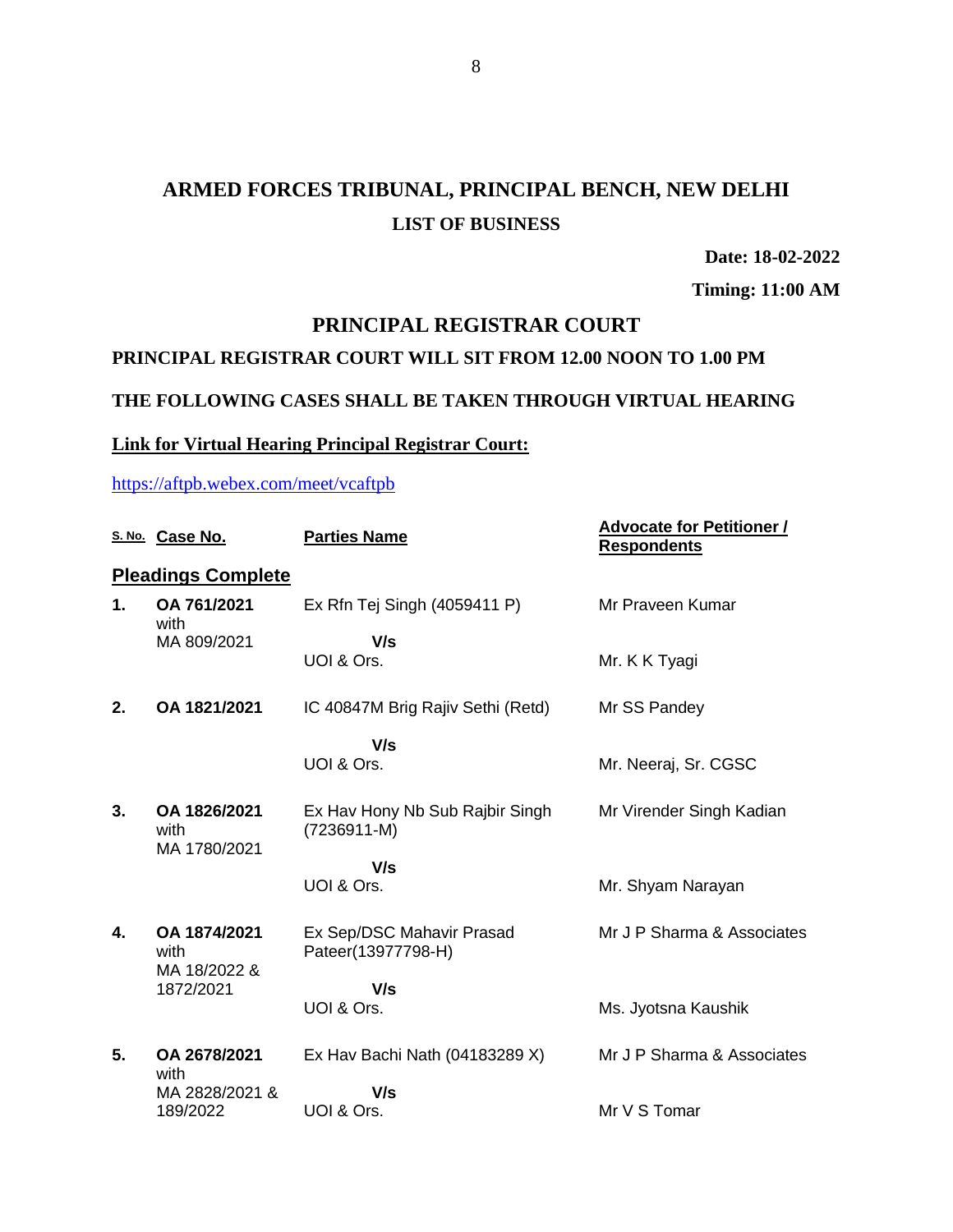| 6. | OA 1868/2021<br>with | Ex RPO Loknath Dash (137940-A) | Mr Ved Prakash & Devendra<br>Kumar |
|----|----------------------|--------------------------------|------------------------------------|
|    | MA 1854/2021 &       | V/s                            |                                    |
|    | 196/2022             | UOI & Ors.                     | Mr. Arvind Patel                   |

# **Pleadings Not Complete**

| 7.  | OA 581/2021                          | Cdr Ravindra V Desai (No 04759 R)                                    | Mr Anil Srivastava And Ms Ruchi<br>Sharma                 |
|-----|--------------------------------------|----------------------------------------------------------------------|-----------------------------------------------------------|
|     |                                      | V/s<br>Chief of Naval Staff & Ors.                                   | Mr. V Pattabhi Ram                                        |
| 8.  | OA 715/2021                          | Smt Reena Chauhan wd/o Late Sgt<br>Krishan Singh Chauhan (No 726924) | Mr Manoj Kr Gupta                                         |
|     |                                      | V/s<br>UOI & Ors.                                                    | Mr. Prabodh Kumar for R 1-2 & 5<br>and None for R 3-4 & 6 |
| 9.  | OA 1218/2021<br>with                 | Ex Sgt Arjun Kumar (No 791773 B)                                     | Mr Ajit Kakkar & Associates                               |
|     | MA 1095/2021                         | V/s<br>UOI & Ors.                                                    | Mr. Prabodh Kumar                                         |
| 10. | OA 1767/2021                         | Nk Sarup Singh (Retd) (No 4464470 Y) Mr US Maurya                    |                                                           |
|     |                                      | V/s<br>UOI & Ors.                                                    | Mr. Shyam Narayan                                         |
| 11. | OA 1788/2021<br>with<br>MA 1744/2021 | Ex JWO D L Matwankar (Service No<br>720476T)                         | Mr Ganesh Singh                                           |
|     |                                      | V/s<br>UOI & Ors.                                                    | Mr. K K Tyagi                                             |
| 12. | OA 1822/2021<br>with<br>MA 1777/2021 | Ex HAV Kalyan Singh (1463414 L)<br>V/s                               | Mr Ashok Kumar & Mr Pardeep<br>Singh Nandal               |
|     |                                      | UOI & Ors.                                                           | Mr. Avdhesh Kumar Singh                                   |
| 13. | OA 1824/2021<br>with<br>MA 1779/2021 | Ex Hav Hony Nb Sub Budhi Ram<br>(4060038M)                           | Mr V S Kadian                                             |
|     |                                      | V/s<br>UOI & Ors.                                                    | Mr. R K Das                                               |
| 14. | OA 1825/2021                         | Ex MWO Sube Singh (No 627696 B)                                      | Mr Virender Singh Kadian                                  |
|     |                                      | V/s<br>UOI & Ors.                                                    | Mr. Neeraj, Sr CGSC                                       |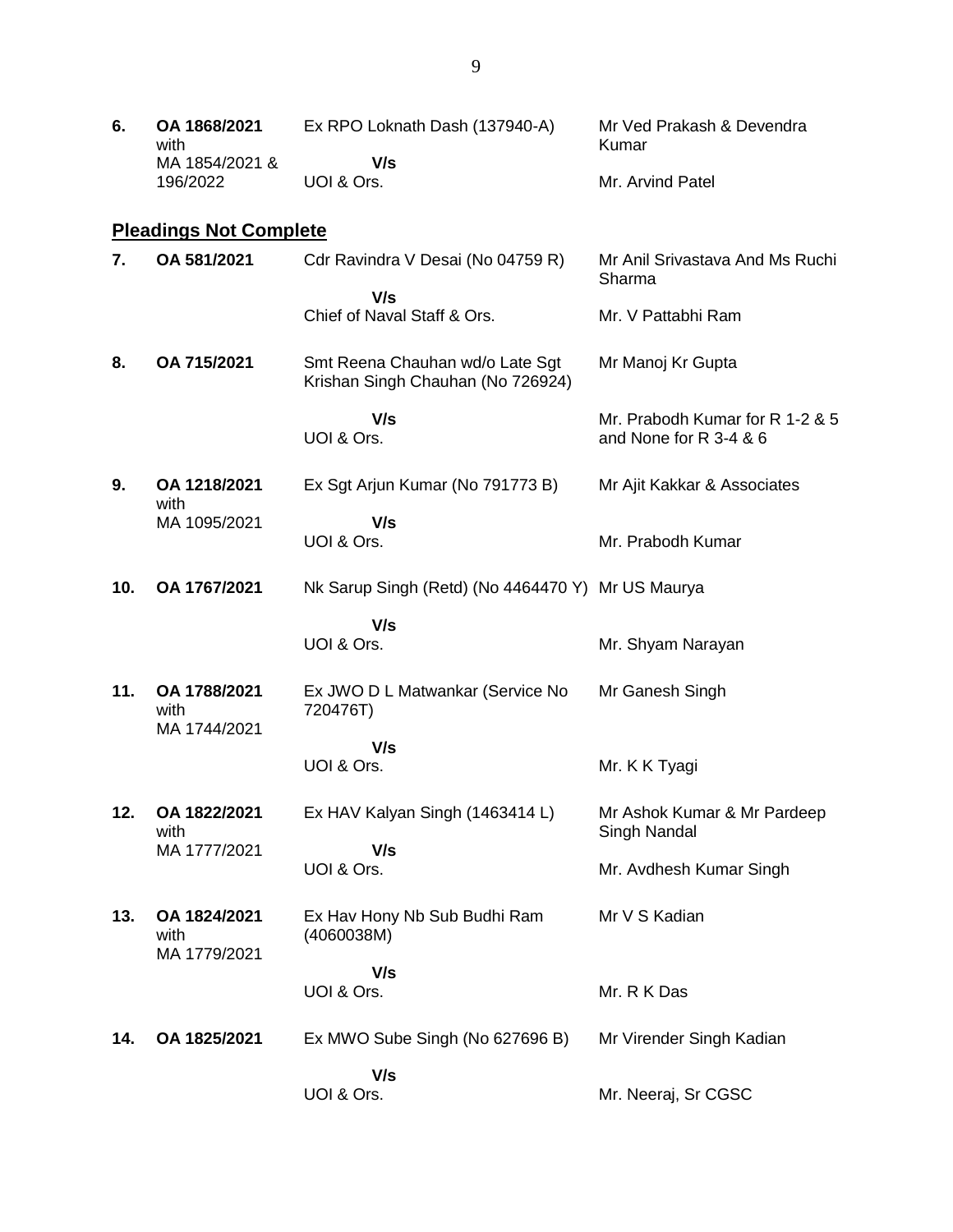**15. OA 1827/2021** Ex AC (U/T) Anupam Raj (8713707-T) Mr Virender Singh Kadian  **V/s** UOI & Ors. Mr. Ashok Chaitanya **16. OA 1829/2021** with MA 1781/2021 Ex JWO Naresh Kumar (742145 A)  **V/s** UOI & Ors. Mr Kritendra Tiwari Mr. J S Rawat **17. OA 1830/2021** with MA 1782/2021 IC-45554 Lt Col Sunil Kumar Yadav (Retd)  **V/s** UOI & Ors. Ms Sangeeta Tomar Mr. Harish V Shankar **18. OA 1834/2021** Sgt Sujeet Singh Sachan (Retd) (No 796395)  **V/s** UOI & Ors. Mr Manoj Kr Gupta Ms. Jyotsna Kaushik **19. OA 1835/2021** Ex-Jwo Vijender Singh Luhach (726492H)  **V/s** UOI & Ors. Mr OS Punia Mr. J S Yadav **20. OA 1838/2021** with MA 1808/2021 Ex Sgt Ajay Kumar Sharma (791846 A) Mr Ved Prakash & Mr Devendra  **V/s** UOI & Ors. Kumar Mr. D K Sabat **21. OA 1841/2021** with MA 1810/2021 Ex Sgt Satya Prakash Hotta (791843 L)  **V/s** UOI & Ors. Mr Ved Prakash & Mr Devendra Kumar Mr. S D Windlesh **22. OA 1843/2021** with MA 1811/2021 Ex Sgt Rajan Kumar Singh (791458-S)  **V/s** UOI & Ors. Mr Ved Prakash & Devendra Kumar Mr. Niranjana Das **23. OA 1844/2021** with MA 1813/2021 Ex JWO Anil Kumar Badalia (677491- A)  **V/s** UOI & Ors. Mr Parveen Kumar Ms. Suman Chauhan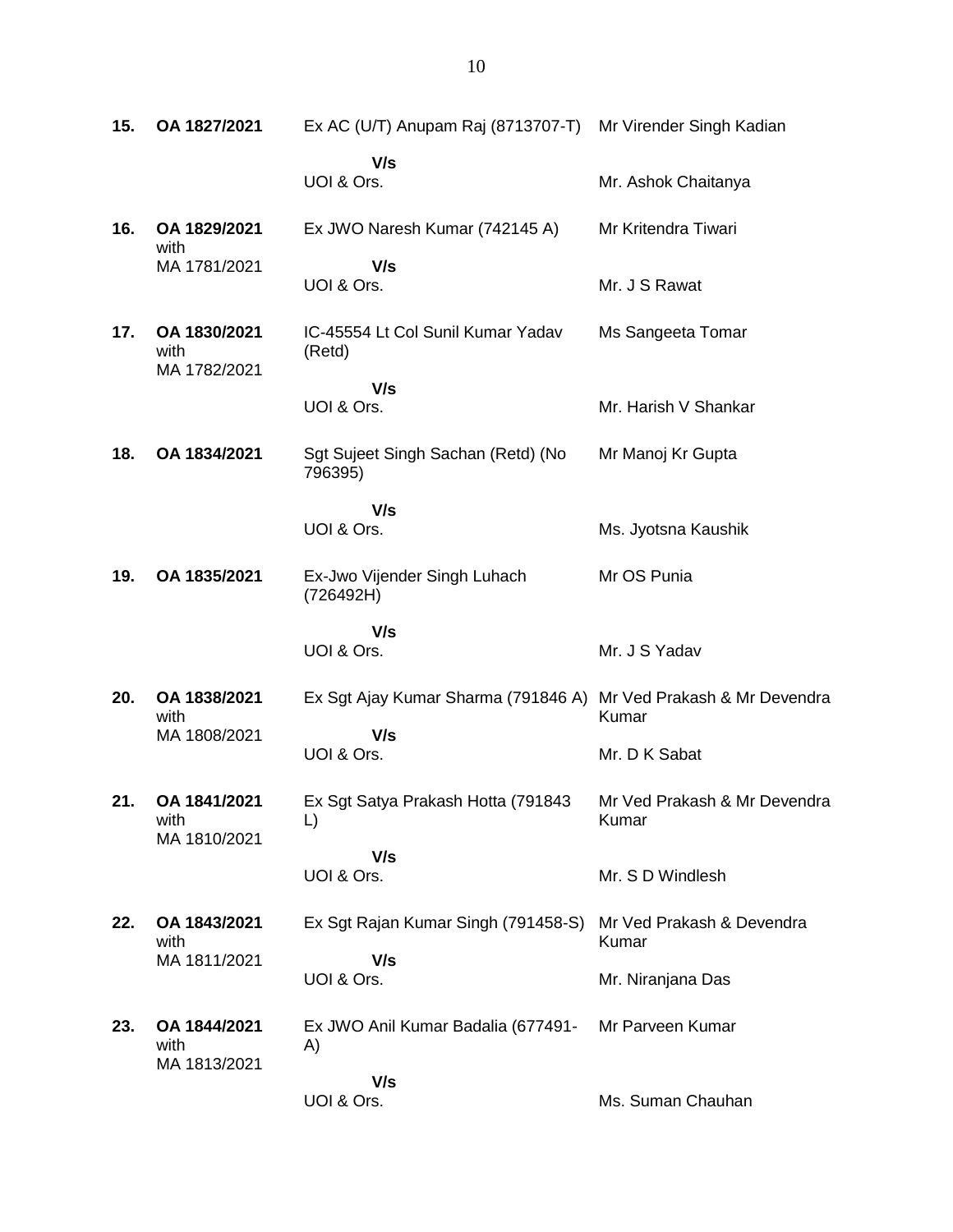| 24. | OA 1845/2021<br>with                 | (635424 K) HFO Shashi Kant Singh<br>(Retd)      | Mr Praveen Kumar                         |
|-----|--------------------------------------|-------------------------------------------------|------------------------------------------|
|     | MA 1814/2021                         | V/s<br>UOI & Ors.                               | Mr. Anil Kumar Gautam                    |
| 25. | OA 1846/2021                         | Ex HAV Rajib Kumar Pradhan<br>(14660592 H)      | Mr Ved Prakash & Mr Devendra<br>Kumar    |
|     |                                      | V/s<br>UOI & Ors.                               | Mr. Rajeev Kumar                         |
| 26. | OA 1847/2021                         | Subedar Sudama Singh (Retd) (JC<br>301710 H)    | Ms Archana Ramesh                        |
|     |                                      | V/s<br>UOI & Ors.                               | Mr. Niranjana Dass                       |
| 27. | OA 1848/2021                         | (20885) Gp Capt Pravin Arora (Retd)             | Mr Baljeet Singh & Ms Deepika<br>Sheoran |
|     |                                      | V/s<br>UOI & Ors.                               | Mr. Satya Ranjan Swain                   |
| 28. | OA 1849/2021                         | Ex Sgt Ashok Kumar (797029-F)                   | Mr Ajit Kakkar & Associates              |
|     |                                      | V/s<br>UOI & Ors.                               | Mr. V Pattabhi Ram                       |
| 29. | OA 1850/2021                         | Ex HFL Hari Shanker Pandey (677089)             | Mr Baljeet Singh & Ms Deepika<br>Sheoran |
|     |                                      | V/s<br>UOI & Ors.                               | Mr. Avdhesh Kumar Singh                  |
| 30. | OA 1852/2021<br>with<br>MA 1816/2021 | Ex MSCPO II Kalyan Singh Rawat (No<br>140293 Z) | Mr Ved Prakash & Devendra<br>Kumar       |
|     |                                      | V/s<br>UOI & Ors.                               | Mr. J S Rawat                            |
| 31. | OA 1865/2021                         | Hav Devi Dayal (Retd) (No 10362745<br>M)        | Mr Manoj Kr Gupta                        |
|     |                                      | V/s<br>UOI & Ors.                               | Mr. J S Yadav                            |
| 32. | OA 1866/2021<br>with                 | Col Neelu Arya (Retd) (IC 48229 W)              | Mr Veerendra Mohan                       |
|     | MA 1852/2021                         | V/s<br>UOI & Ors.                               | Gp Capt Karan Singh Bhati, Sr<br>CGSC    |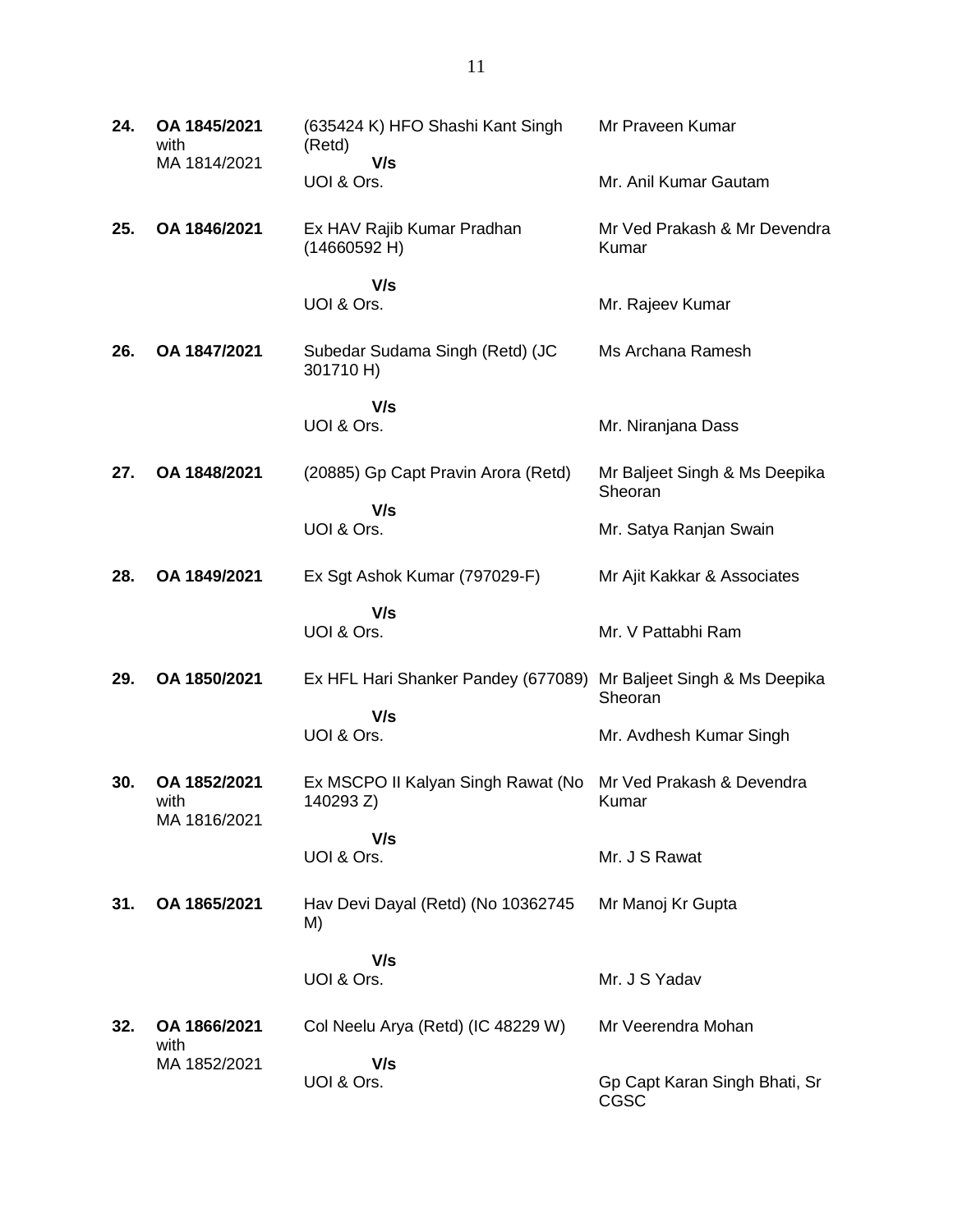| 33. | OA 1867/2021                         | Col HS Rautela (Retd) (SL 04484 H)              | Mr Indra Sen Singh & Ms Kirtika<br>Chhatwal |
|-----|--------------------------------------|-------------------------------------------------|---------------------------------------------|
|     |                                      | V/s<br>UOI & Ors.                               | Mr. Rajeev Kumar                            |
| 34. | OA 1870/2021<br>with<br>MA 1865/2021 | HFL Jasbir Singh Panesar (Retd)<br>(666008)     | Mr Manoj Kumar Gupta                        |
|     |                                      | V/s<br>UOI & Ors.                               | Mr. Y P Singh                               |
| 35. | OA 1873/2021<br>with                 | IC 19944L Maj Krishna Kishore (Retd)            | Mr Shakti Chand Jaidwall                    |
|     | MA 1868/2021                         | V/s<br>UOI & Ors.                               | Mr. Rajeev Kumar                            |
| 36. | OA 1875/2021<br>with<br>MA 1873/2021 | 271114 Ex CPL Sukhminder Singh<br><b>Bains</b>  | Mr KK Singh                                 |
|     |                                      | V/s<br>UOI & Ors.                               | Mr. Harish V Shankar                        |
| 37. | OA 1879/2021<br>with                 | (771467) Sgt Mohammed Sudhir KB<br>(Retd)       | Mr Manoj Kumar Gupta                        |
|     | MA 1879/2021                         | V/s<br>UOI & Ors.                               | Mr. J S Rawat                               |
| 38. | OA 1880/2021<br>with<br>MA 1882/2021 | MWO Rajendra Nath Mishra (Retd)<br>$(647536-A)$ | Mr Ramniwas Bansal                          |
|     |                                      | V/s<br>UOI & Ors.                               | Mr. K K Tyagi                               |
| 39. | OA 1887/2021                         | Sgt Deepak (Retd) (797081-A)                    | Mr Raj Kumar                                |
|     |                                      | V/s<br>UOI & Ors.                               | Mr. Neeraj, Sr CGSC                         |
| 40. | OA 1888/2021                         | (680941 F) MWO (HFO) Mool Raj<br>Singh (Retd)   | Mr Bipin Bihari                             |
|     |                                      | V/s<br>UOI & Ors.                               | Mr. Neeraj, Sr CGSC                         |
| 41. | OA 1899/2021<br>with                 | (84602 A) Lt Cdr S S Yadav (Retd)               | Mr Shakti Chand Jaidwal                     |
|     | MA 1900/2021                         | V/s<br>UOI & Ors.                               | Mr Rajeev Kumar                             |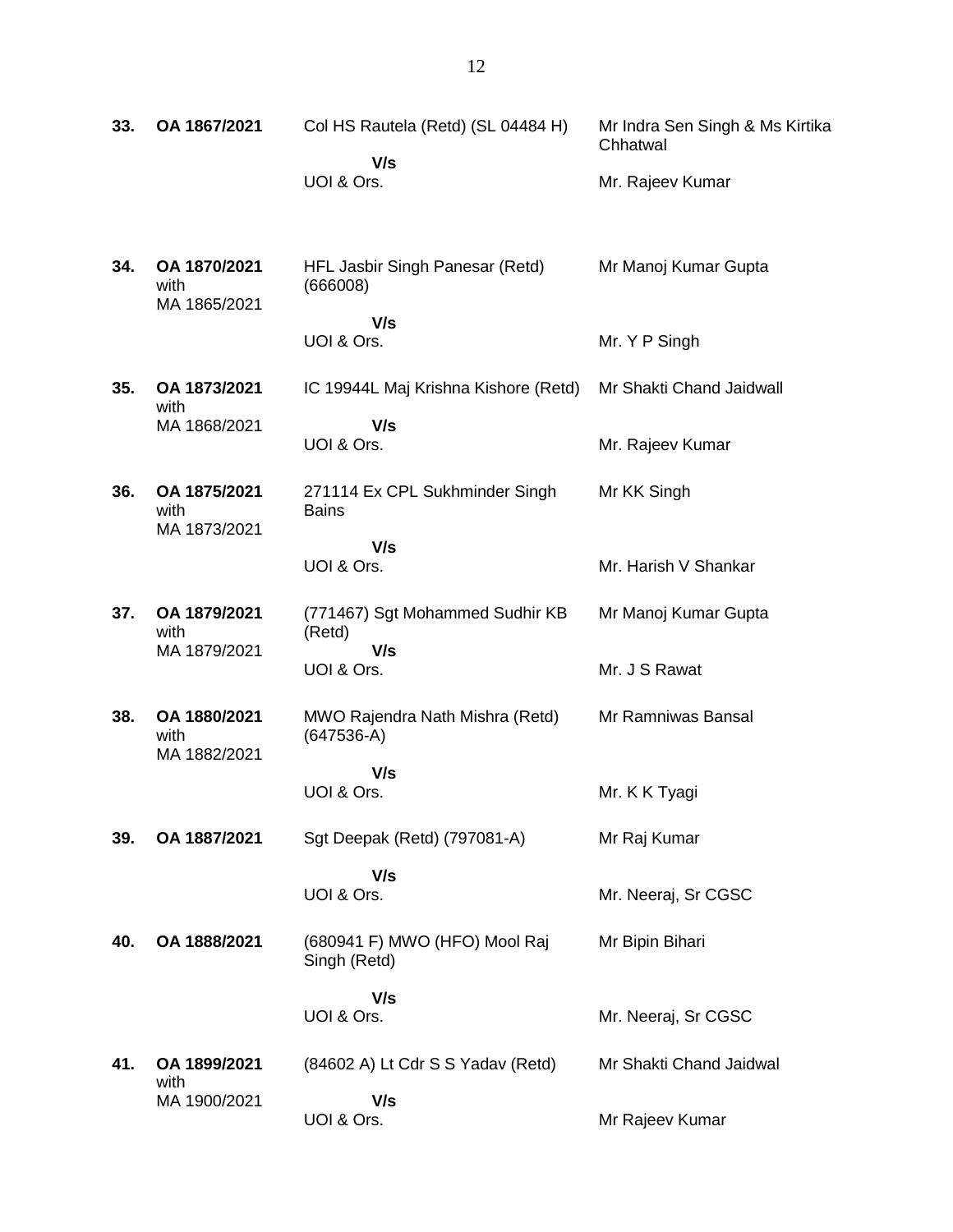# **Final Opportunities**

| 42. | OA 2194/2021<br>with<br>MA 2304/2021 | MWO (HFL) Surender Pal Singh (Retd) Mr SN Sharma<br>(No 661116 N) |                                                         |
|-----|--------------------------------------|-------------------------------------------------------------------|---------------------------------------------------------|
|     |                                      | V/s                                                               |                                                         |
|     |                                      | UOI & Ors.                                                        | Mr Arvind Patel                                         |
| 43. | OA 2198/2021                         | Ex Sigmn Adarsh Singh (15698433 P)                                | Mr Ved Prakash & Devendra<br>Kumar                      |
|     |                                      | V/s<br>UOI & Ors.                                                 | Mr Arvind Kumar                                         |
| 44. | OA 2199/2021                         | Ex MC EA (P) II Ajay K Choudhary<br>128587-W                      | Mr Ved Praskash & Devendra<br>Kumar                     |
|     |                                      | V/s                                                               |                                                         |
|     |                                      | UOI & Ors.                                                        | Mr Ashok Chaitanya                                      |
| 45. | OA 2200/2021<br>with                 | Sgt Vijay Prakash (Retd) (767046)                                 | Mr Dinesh Mahto & Manoj<br>Kurmar Gupta                 |
|     | MA 2307/2021                         | V/s<br>UOI & Ors.                                                 | Mr Waize Ali Noor                                       |
| 46. | OA 2201/2021<br>with                 | Ex Cpl Akhilesh Kumar (No 787576 B)                               | Ms Pallavi Awasthi                                      |
|     | MA 2308/2021                         | V/s                                                               |                                                         |
|     |                                      | UOI & Ors.                                                        | Ms Suman Chauhan                                        |
| 47. | OA 2202/2021                         | Ex Hav Sohan Lal (15764307)                                       | Mr V S Kadian                                           |
|     |                                      | V/s                                                               |                                                         |
|     |                                      | UOI & Ors.                                                        | Mr J S Rawat                                            |
| 48. | OA 2203/2021<br>with<br>MA 2311/2021 | Smt Dhanpait Kaur Wd/o Late Swr<br>Satvir Singh (1056046)         | Mr Manoj Kr Gupta                                       |
|     |                                      | V/s                                                               |                                                         |
|     |                                      | UOI & Ors.                                                        | Mr Rajesh Kumar Das                                     |
| 49. | OA 2218/2021<br>with<br>MA 2321/2021 | Ex Signalman Mohinder Singh (No<br>6314747)                       | Mr Satish Chandra Pathak & Mr<br><b>Rishpreet Singh</b> |
|     |                                      | V/s                                                               |                                                         |
|     |                                      | UOI & Ors.                                                        | Mr. Neeraj, Sr CGSC                                     |
| 50. | OA 2314/2021<br>with                 | WO Shatrunjai Kumar Tiwari (Retd)<br>(No 673434 T)                | Mr Ramniwas Bansal                                      |
|     | MA 2420/2021                         | V/s                                                               |                                                         |
|     |                                      | UOI & Ors.                                                        | Dr Vijendra Singh Mahndiyan                             |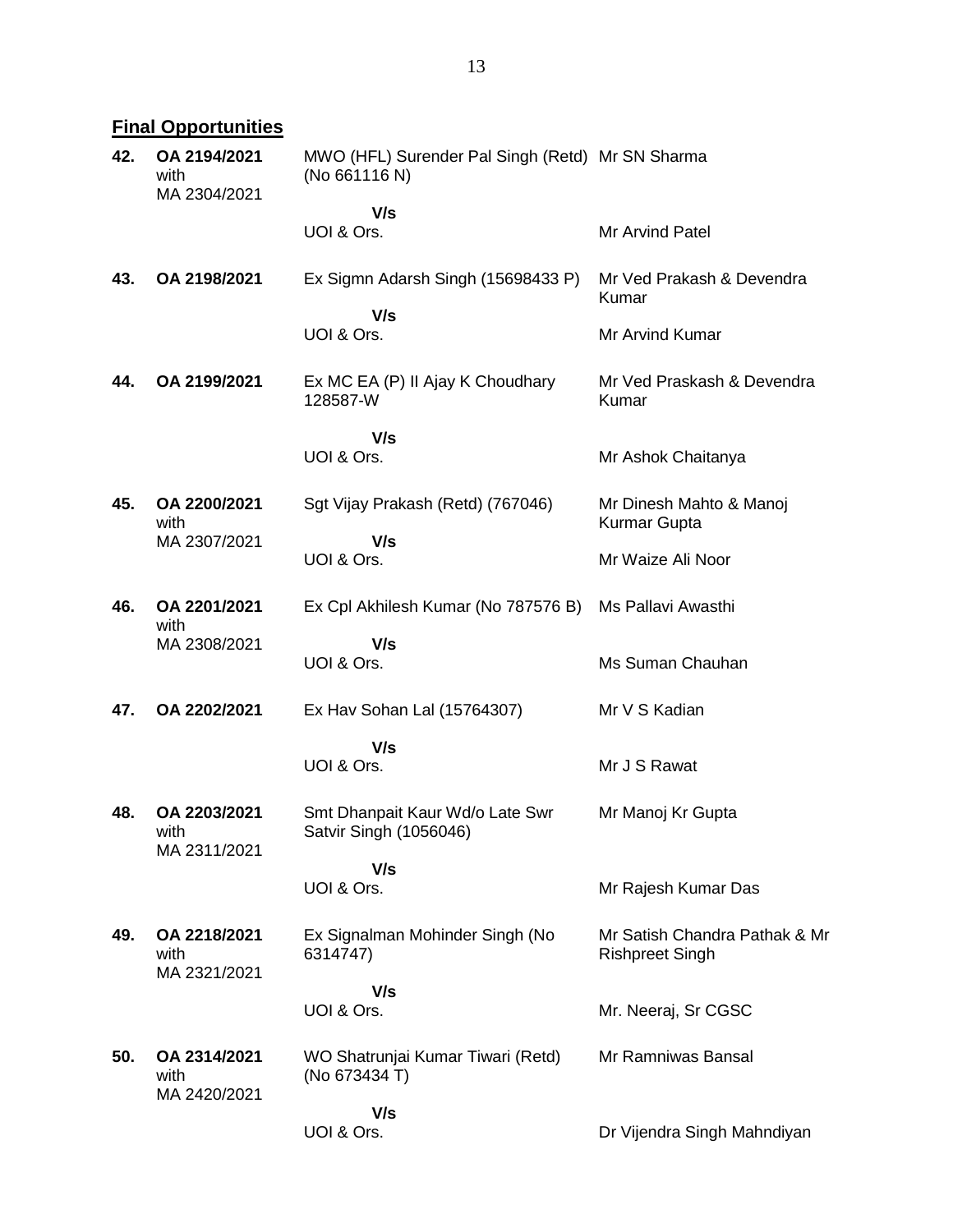| 51. | OA 2316/2021<br>with                 | (795281 F) Sgt Rajendra Singh (Retd)                                 | Mr Manoj Kr Gupta                     |
|-----|--------------------------------------|----------------------------------------------------------------------|---------------------------------------|
|     | MA 2422/2021                         | V/s<br>UOI & Ors.                                                    | Mr Rajeev Kumar                       |
| 52. | OA 2320/2021<br>with<br>MA 2427/2021 | (672603 N) WO Rajendra Prasad<br>Keshri (Retd)                       | Mr Ramniwas Bansal                    |
|     |                                      | V/s                                                                  |                                       |
|     |                                      | UOI & Ors.                                                           | Ms Jyotsna Kaushik                    |
| 53. | OA 2362/2021<br>with                 | Ex Nk Surender Singh (2691391 L)                                     | Mr J P Sharma & Associates            |
|     | MA 2471/2021                         | V/s<br>UOI & Ors.                                                    | Ms Jyotsna Kaushik                    |
| 54. | OA 2363/2021<br>with                 | Ex Hav Sudip Kumar (6392338 M)                                       | Mr Ved Prakash & Mr Devendra<br>Kumar |
|     | MA 2472/2021                         | V/s<br>UOI & Ors.                                                    | Ms Jyotsna Kaushik                    |
| 55. | OA 2364/2021<br>with                 | Ex CPL Dharmendra Choubey (724307 Mr Ved Prakash & Mr Devendra<br>F) | Kumar                                 |
|     | MA 2473/2021                         | V/s<br>UOI & Ors.                                                    | Mr Niranjana Das                      |
| 56. | OA 2367/2021                         | JWO Mohinder Pal (Retd) (626597)                                     | Mr Manoj Kr Gupta                     |
|     |                                      | V/s<br>UOI & Ors.                                                    | Mr Rajeev Kumar                       |
|     |                                      | <b>First Time Listed For Completion Of Pleadings</b>                 |                                       |
| 57. | OA 2559/2021                         | Ex Hav Raghubir Singh (14304687-F) Mr Virender Singh Kadian          |                                       |
|     | with<br>MA 2706/2021                 | V/s<br>UOI & Ors.                                                    | Mr Niranjana Das                      |
| 58. | OA 2564/2021<br>with                 | Ex Sgt Sanjay Kumar (No 795636 F)                                    | Mr Praveen Kumar                      |
|     | MA 2711/2021                         | V/s<br>UOI & Ors.                                                    | Mr Rajesh Kumar Das                   |
| 59. | OA 2567/2021                         | Ex Sub Parmanand (RVC-007717K)                                       | Mr Praveen Kumar                      |

with MA 2719/2021  **V/s** UOI & Ors. Ms. Barkha Babbar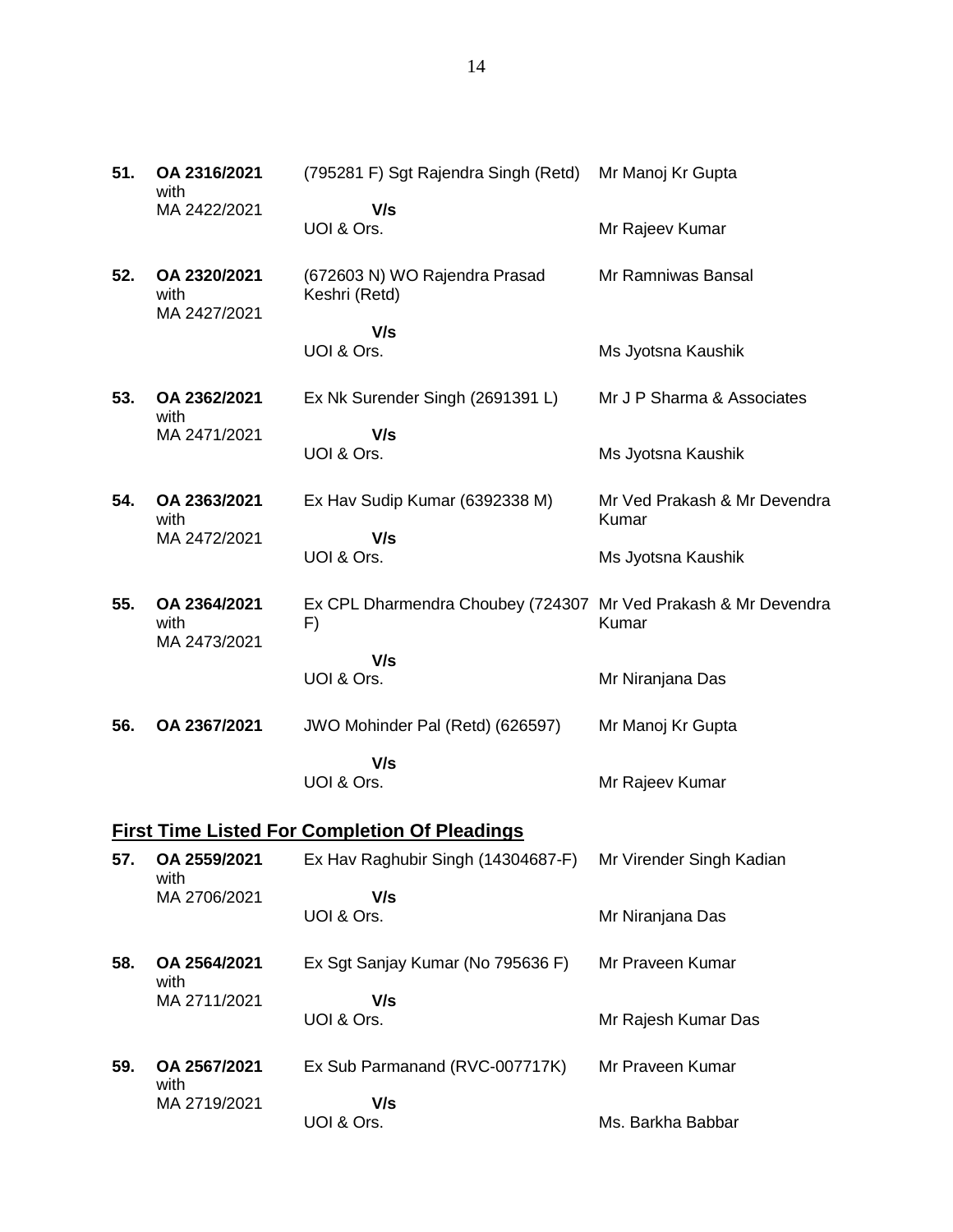| 60. | OA 2586/2021         | Sub ACP-1 Rukhsar Ahmad (Retd) (JC Mr Bikrama Sah<br>660831 A) |                                              |
|-----|----------------------|----------------------------------------------------------------|----------------------------------------------|
|     |                      | V/s                                                            |                                              |
|     |                      | UOI & Ors.                                                     | Ms. Jyotsna Kaushik                          |
| 61. | OA 2587/2021         | HFL Ganesh Chhetry (Retd) (No<br>676243)<br>V/s                | Mr Manoj Kr Gupta                            |
|     |                      | UOI & Ors.                                                     | Mr. V Pattabhi Ram                           |
| 62. | OA 2588/2021<br>with | Ex Spr Kali Charan (1575660)                                   | Mr Manoj Kumar Gupta                         |
|     | MA 2726/2021         | V/s<br>UOI & Ors.                                              | Mr. Shyam Narayan                            |
| 63. | OA 2592/2021<br>with | Maj K P Salwi (Retd) (IC 308545P)                              | Mr Indra Sen Singh & Kirtika<br>Chhatwal     |
|     | MA 2729/2021         | V/s<br>UOI & Ors.                                              | Mr. Rajeev Kumar                             |
| 64. | OA 2593/2021         | Col Jayant Mohan Singh Negi (IC-<br>45922P) (Retd)             | Mr B S Chaudhary                             |
|     |                      | V/s<br>UOI & Ors.                                              | Ms. Barkha Babbar                            |
| 65. | OA 2594/2021         | Smt Chunni Devi Wd/o Ex Sep Late<br>Radu Ram (6451911)         | Mr J P Sharma & Associates                   |
|     |                      | V/s<br>UOI & Ors.                                              | Mr. S D Windlesh                             |
| 66. | OA 2625/2021         | Col Ajay Tomar (Retd) (IC 47127 N)                             | Mr Raj Kumar                                 |
|     |                      | V/s<br>UOI & Ors.                                              | Mr. V Pattabhi Ram                           |
| 67. | OA 2667/2021         | Ex WO Akhilesh Kumar Singh<br>$(674972-T)$<br>V/s              | Mr Omprakash Kr Srivastava &<br>Rajesh Kumar |
|     |                      | UOI & Ors.                                                     | Mr Harish V Shankar                          |
| 68. | OA 2672/2021         | Cmde Suprobho K De (Retd) (02867-<br>R)                        | Mr Shakti Chand Jaidwal                      |
|     |                      | V/s<br>UOI & Ors.                                              | Mr V S Tomar                                 |